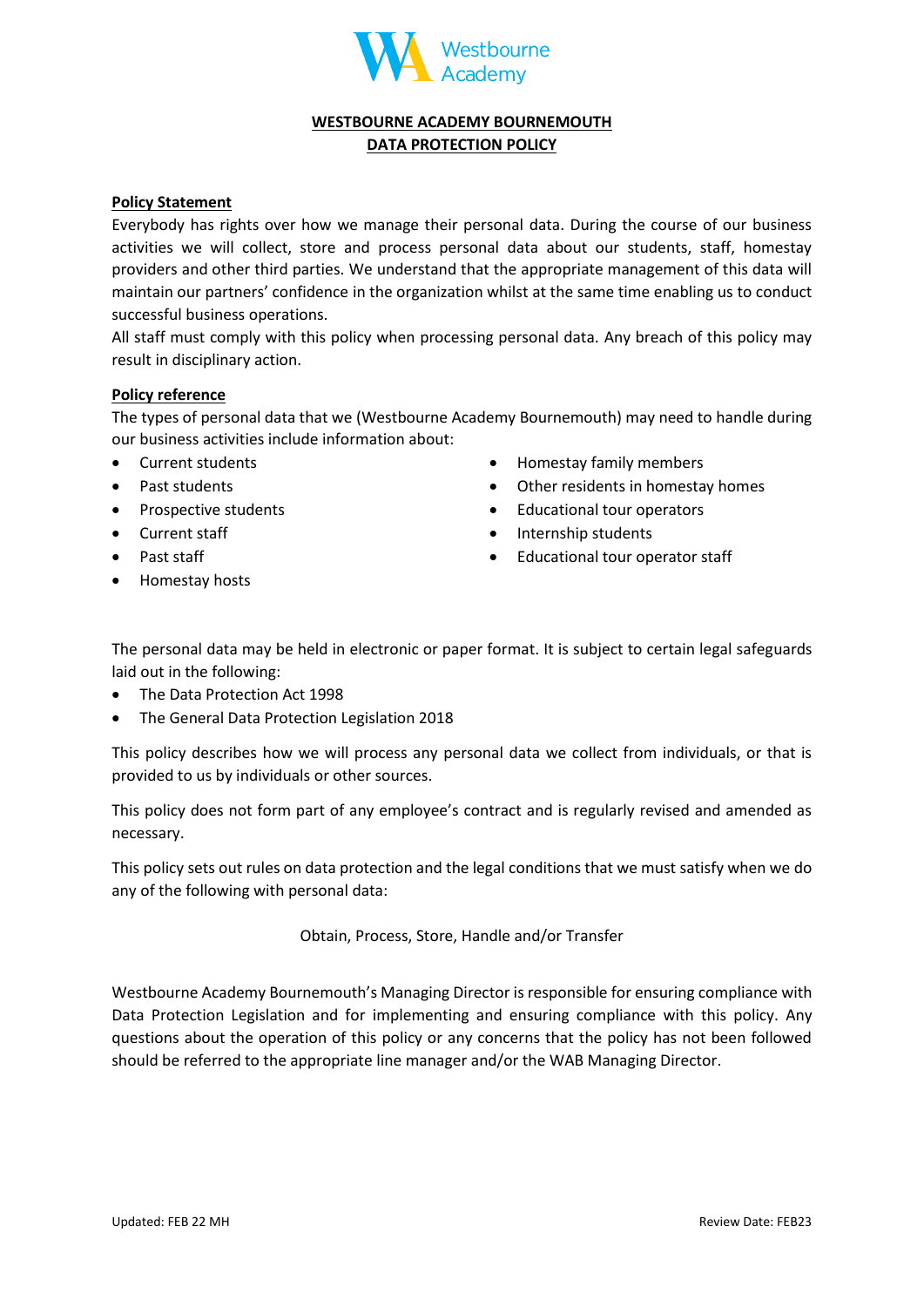### **Policy terms**

*Data* is information which is stored in electronic or paper format.

*Data subjects* include all living individuals about whom we hold personal data. Data subjects can be other than a UK national or resident. All data subjects have legal rights in relation to their personal information.

*Personal data* means data relating to a living individual who can be identified from that data or from a combination of that data and other information in our possession. Personal data can be:

- factual, for example:
	- name
	- address
	- date of birth
- opinion based about:
	- a person
	- a person's actions
	- a person's behavior

*Data controller* Westbourne Academy Bournemouth is the data controller of all personal data used in its business for its own purposes.

*Data processor* is any organization that is not an employee and which processes personal data on behalf of WAB or on WAB staff instructions.

*Data processing* is any activity which involves use of data. It includes:

- obtaining data
- recording data
- holding data
- organizing data
- amending data
- retrieving data
- using data

## **Special categories of personal data**

These include information about an individual's:

- racial or ethnic origin
- political opinions
- religious or similar beliefs
- trade union membership
- physical health
- mental health
- condition
- sexual life

Certain categories of personal data can only be processed under strict conditions including one requiring the express permission of the person concerned. Other similar categories include:

- information relating to the commission of any offence committed
- information relating to any offence alleged to have been committed
- information relating to proceedings for any offence committed
- information relating to proceedings for any offence alleged to have been committed
- the disposal of proceedings for any offence committed
- the disposal of proceedings for any offence alleged to have been committed
- the sentence of any court in any offence committed
- disclosing data
- erasing data
- destroying data
- transferring data to third parties
- carrying out any operation or set of operations on data

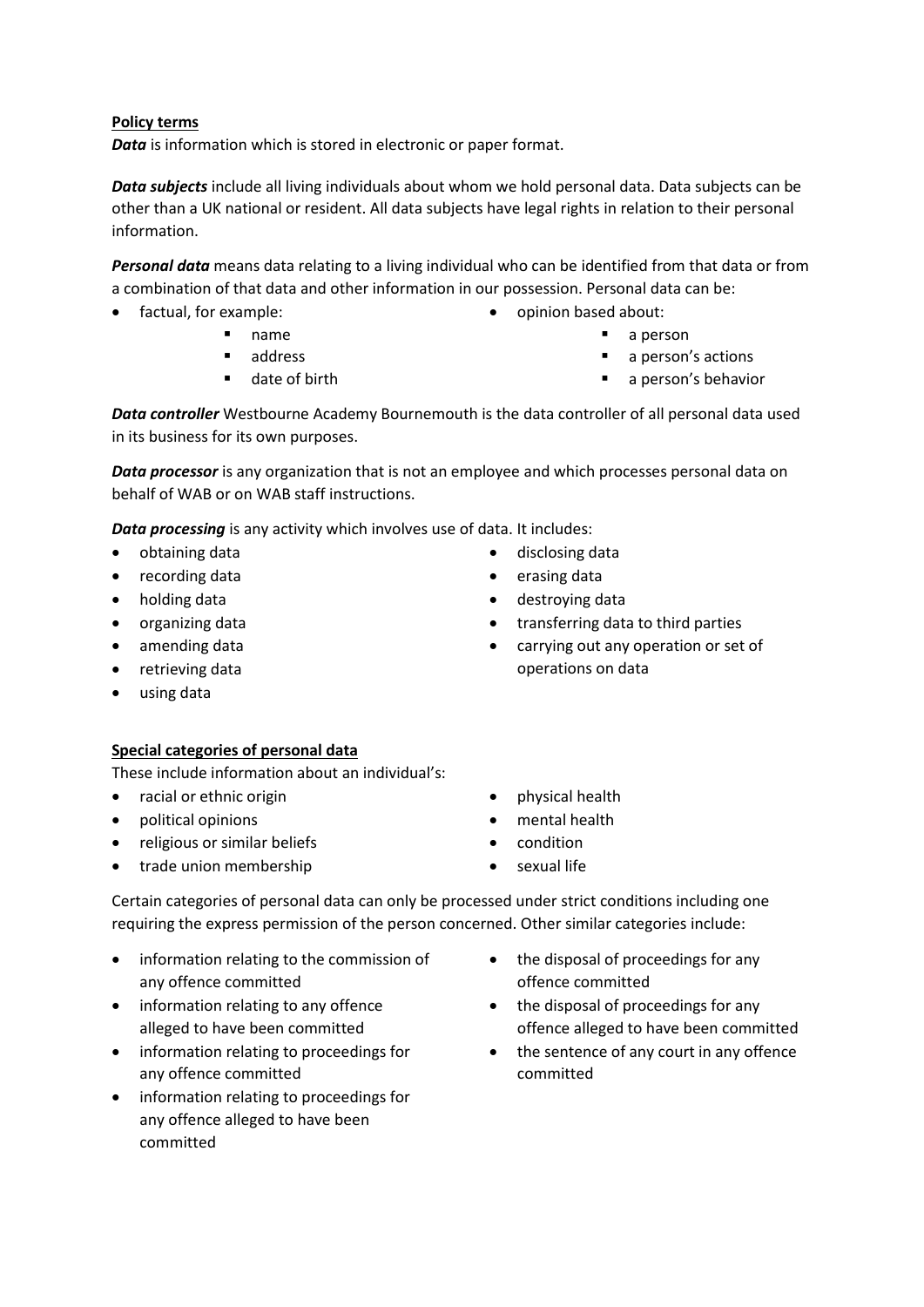## **Data protection principles**

Personnel processing personal data must comply with the following data protection principles. These state that personal data must be:

- processed fairly and lawfully
- processed for limited purposes
- processed in an appropriate way
- adequate
- relevant
- not excessive for the purpose
- accurate
- up to date
- not kept longer than necessary for the purpose
- kept securely

Additionally, Data Protection Legislation requires that personal data must be processed in line with data subjects' rights.

Data must not be transferred to people or organisations situated in countries which do not have adequate protection.

## **Fair and lawful processing**

The aim of Data Protection Legislation is to ensure that data processing is done fairly and without negatively impacting the rights of the data subject.

Data Protection Legislation defines lawful personal data processing as being based on one of the following legal grounds:

- the data subject's consent to the processing
- the processing is necessary for the performance of a contract with the data subject
- for compliance with a legal obligation to which the data controller is subject
- for the legitimate interest of the data controller
- for the legitimate interest of the party to whom the data is disclosed

Additional conditions must be met when special categories of personal data or information about criminal offences such as Disclosure and Barring Service checks are being processed.

### **Processing for limited purposes**

To enable us to carry out our business we collect and process personal data for a number of reasons. These include:

- enrolment of our students
- administration of our courses
- details of homestays
- recruitment of staff
- staff administration
- compliance with our legal obligations

Personal data may be received from a number of different sources. These include:

- the data subject
	- o from completed forms
	- o from emails
	- o from phone calls
	- o from standard mail
	- o in other formats
- 
- business partners
- sub-contractors in technical services
- sub-contractors in payment services
- sub-contractors in delivery services
- the Disclosure & Barring Service
- other services

We process personal data for the specific purposes of this policy and may do so for any other purpose permitted by the Data Protection Legislation. WAB will notify those purposes to the data subjects when WAB first collects the data (see below) or as soon as possible thereafter.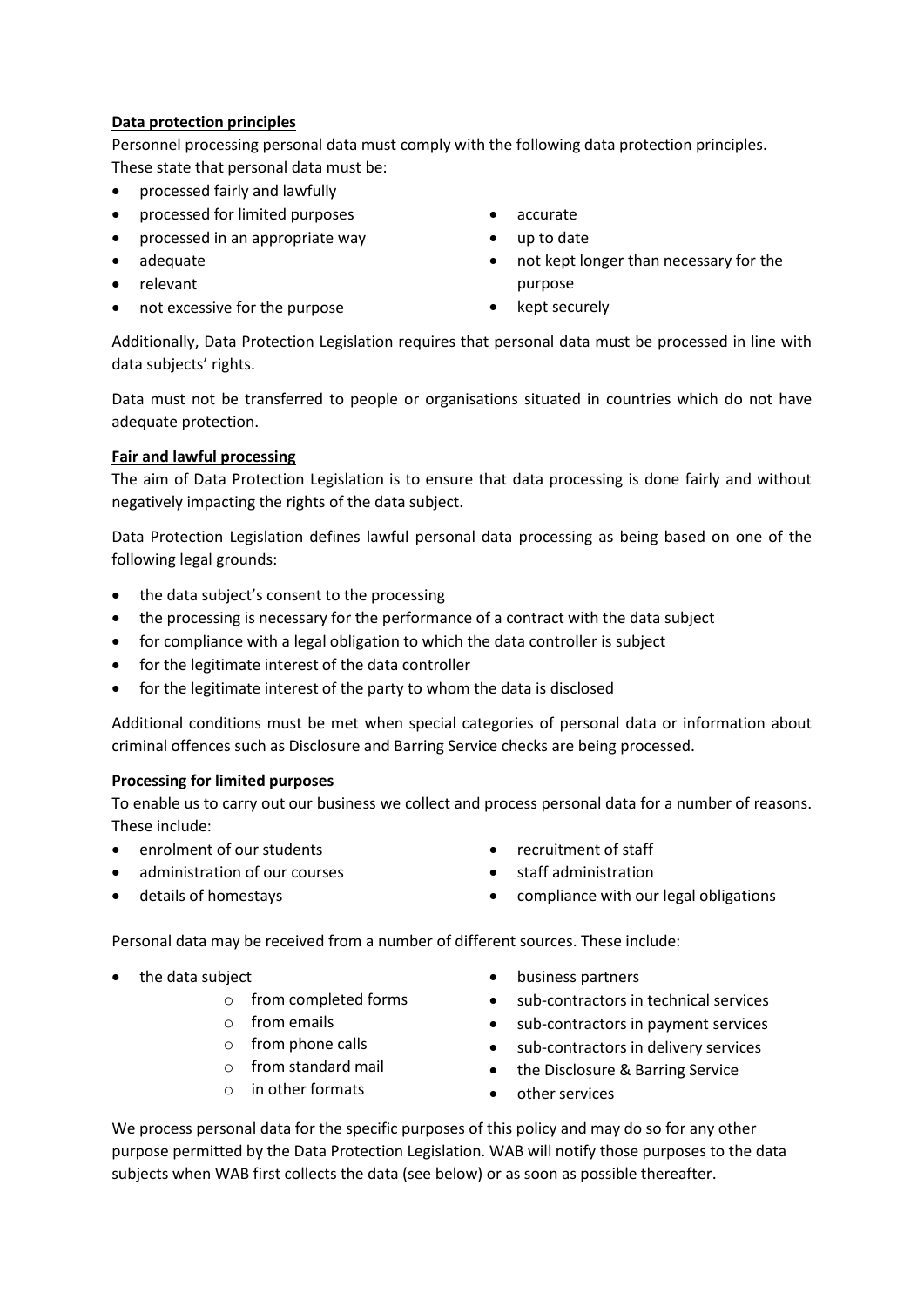## **Notifying data subjects**

Our collection of personal data complies with the transparency information required under the Data Protection Legislation. This includes:

- the purposes for which we intend to process that personal data
- the types of third party with whom we may share the data
- the existence of rights for data subjects

Where WAB receives personal data about a data subject from other sources, WAB will provide the data subject with this information as soon as possible thereafter.

WAB will inform data subjects whose personal data WAB processes that WAB is the data controller for that data.

### **Adequate, relevant and non-excessive processing**

WAB only collects personal data to the extent that it is required for the specific purpose notified to the data subject.

### **Accurate data**

WAB will ensure that:

- personal data is accurate
- personal data is up to date
- accuracy is checked at the point of collection
- accuracy is checked at regular intervals after collection
- inaccurate data will be
	- o amended
	- o destroyed
- out of date data will be destroyed

### **Timely processing**

WAB will not keep personal data longer than necessary for the purpose for which it was initially collected:

- WAB will take all reasonable steps to destroy any physical data which is no longer required
- WAB will take all reasonable steps to erase from our system any electronic data which is no longer required

### **Processing in line with data subject's rights**

WAB will comply with data subjects' rights when processing their personal data as follows:

- their right to request access to any data held about them by a data controller
- their right to prevent the processing of their data for direct-marketing purposes
- their right to request that any inaccurate personal data about them is corrected
- their right to request that their personal data is deleted
- their right to request that WAB stops using their personal information for certain processes
- their right to request that their personal data is provided to them in a portable format
- their right to request that decisions about them are not made by wholly automated means

WAB will make all reasonable efforts to comply with data subjects' requests.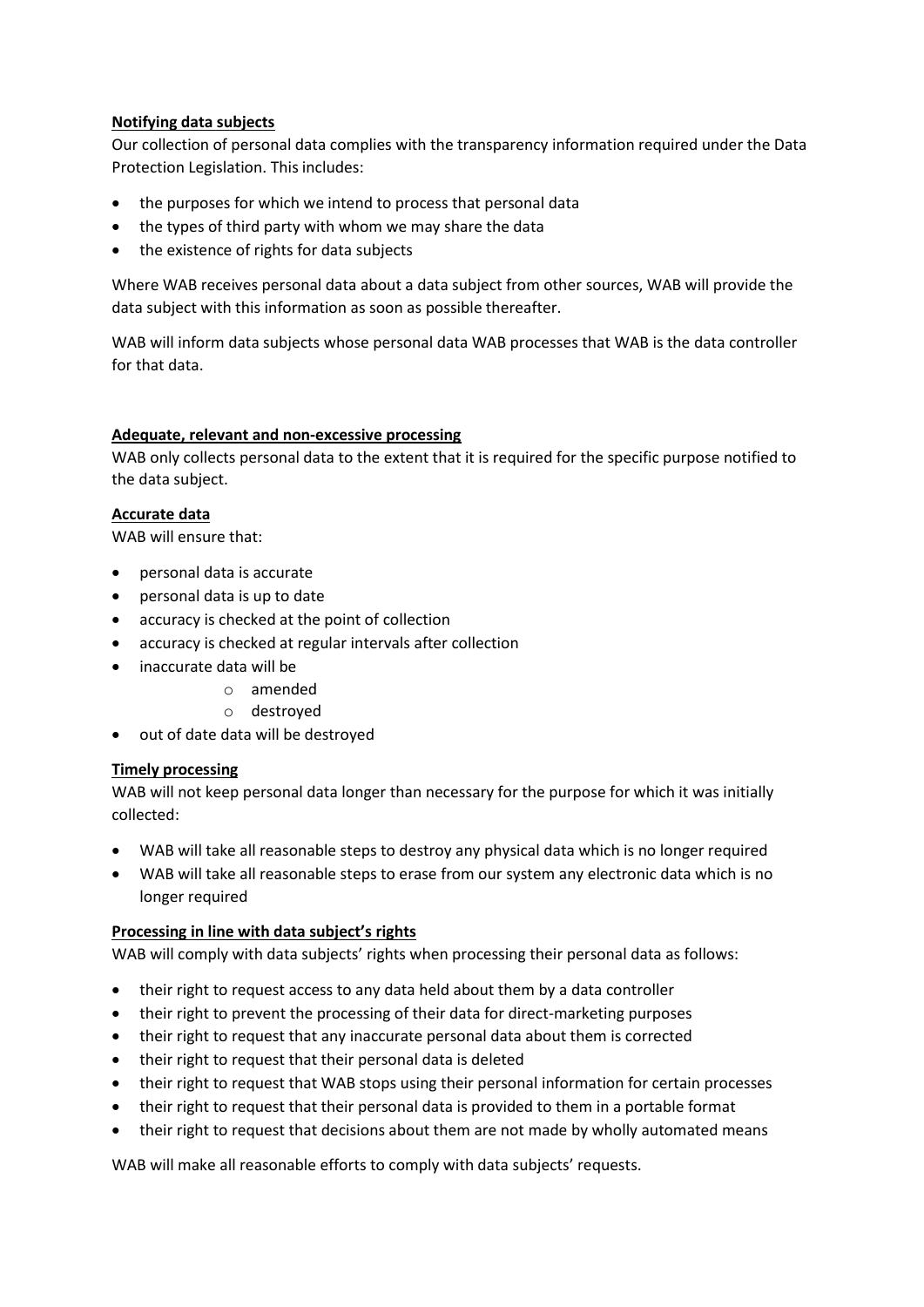Where a data subject is unhappy with the way WAB has processed their personal data they have a right to complain about WAB to the Information Commissioner's Office (ICO). You can find more information on the ICO at:<https://ico.org.uk/concerns/>

## **Data security**

WAB will take appropriate security measures against:

- unlawful processing of personal data
- unauthorized processing of personal data
- accidental loss of personal data
- accidental damage to personal data

WAB will maintain the security of all personal data from the point of collection to the point of destruction.

WAB will only transfer personal data to a data processor if he/she:

- agrees to comply with those policies and procedures
- puts in place adequate measures himself/herself

Data security comprises:

- **confidentiality**  only people who are authorized to use the data can access it
- integrity personal data is accurate and fit for purpose
- **availability**  personal data is stored only on servers not desktops so that all authorized users are able to access it for authorized purposes
- entry controls staff report any stranger seen in entry-controlled areas
- **secure lockable desks and cupboards**  desks and cupboards should be kept locked if they hold confidential information of any kind. **Personal information is always considered confidential**
- **methods of disposal**
	- o paper documents are shredded
	- o digital storage services are physically destroyed when no longer needed
- **equipment**
	- o computer users ensure that monitors do not show confidential information to passers-by
	- o computer users log off from their PC when it is left unattended
	- $\circ$  PC user names and passwords are kept in a lockable desk drawer and otherwise only know to individual PC users

## **Transferring personal data to a country outside the European Economic Area**

Personal data we hold may be transferred to a country outside the EEA if one of the following conditions applies:

- the receiving country ensures an adequate level of protection for the data subjects' rights and freedoms
- the data subject has given his/her consent
- the transfer is required for one of the reasons set out in the Data Protection Legislation
	- o the performance of a contract between WAB and the data subject
	- o protecting the vital interests of the data subject
- the transfer is required on public interest grounds
- the transfer is required for the establishment of legal claims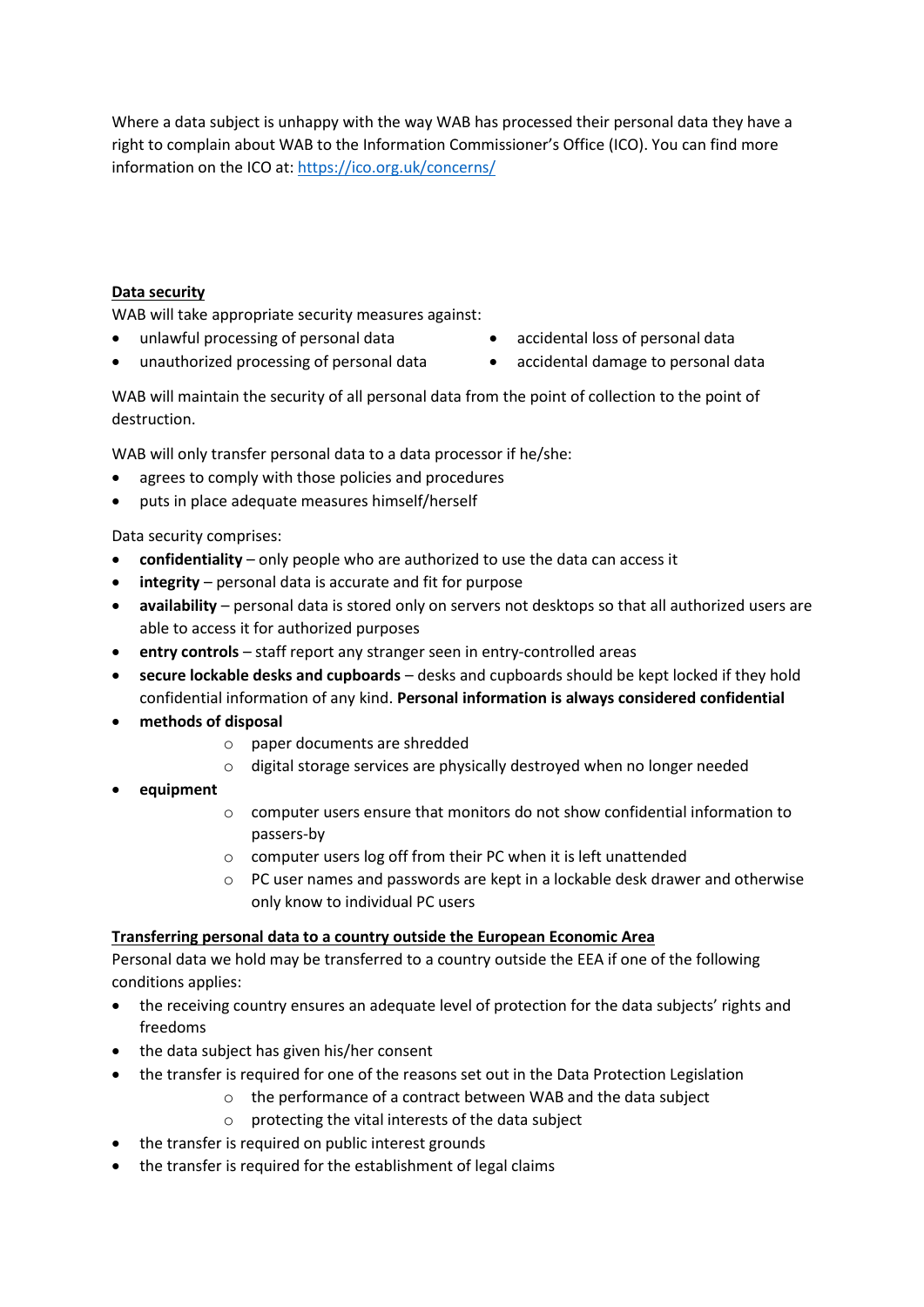- the transfer is required for the exercise of legal claims
- the transfer is required for the defence of legal claims
- the relevant data protection authority authorises the transfer because WAB has cited as evidence
	- o adequate safeguards to the protection of data subjects' privacy
	- o adequate safeguards to the protection of data subjects' fundamental rights
	- o adequate safeguards to the protection of data subjects' fundamental freedoms
	- $\circ$  adequate safeguards to the protection of data subjects' exercise of their rights

Subject to the conditions listed above, personal data WAB holds may also be processed by

- employees operating outside the EEA who work for WAB
- employees operating outside the EEA who work for one of our suppliers

### **Disclosure and sharing of personal information**

WAB may share personal data we hold with any member of our group namely New City College, London and its subsidiaries.

WAB may also disclose personal data it holds to third parties:

- in the event that we sell or buy any business or assets:
	- WAB may disclose personal data it holds to the prospective buyer or seller of such assets or business
	- WAB may disclose personal data as a transferred asset if WAB or substantially all of its assets are acquired by a third party

WAB may also disclose/share personal data:

- to comply with any legal obligation
- to enforce a contract with the data subject
- to apply a contract with the data subject
- to protect WAB property
- to protect the safety of WAB employees, customers or others
- to protect against fraud
- to protect against credit risk reduction

WAB may also share personal data we hold with selected third parties for the purposes set out in this policy.

### **Dealing with requests for exercise of individual rights**

Data subjects may make a request under the rights listed above including for access to the information we hold about them. Employees receiving such a request should forward it to the Managing Director immediately.

Telephone enquirers will only receive disclosed personal data if the following conditions are met:

- the caller's identity is checked to make sure that information is only given to a person entitled to receive it
- the caller's identity is checked when staff are unsure about the caller's right to receive information until the request has been received in writing